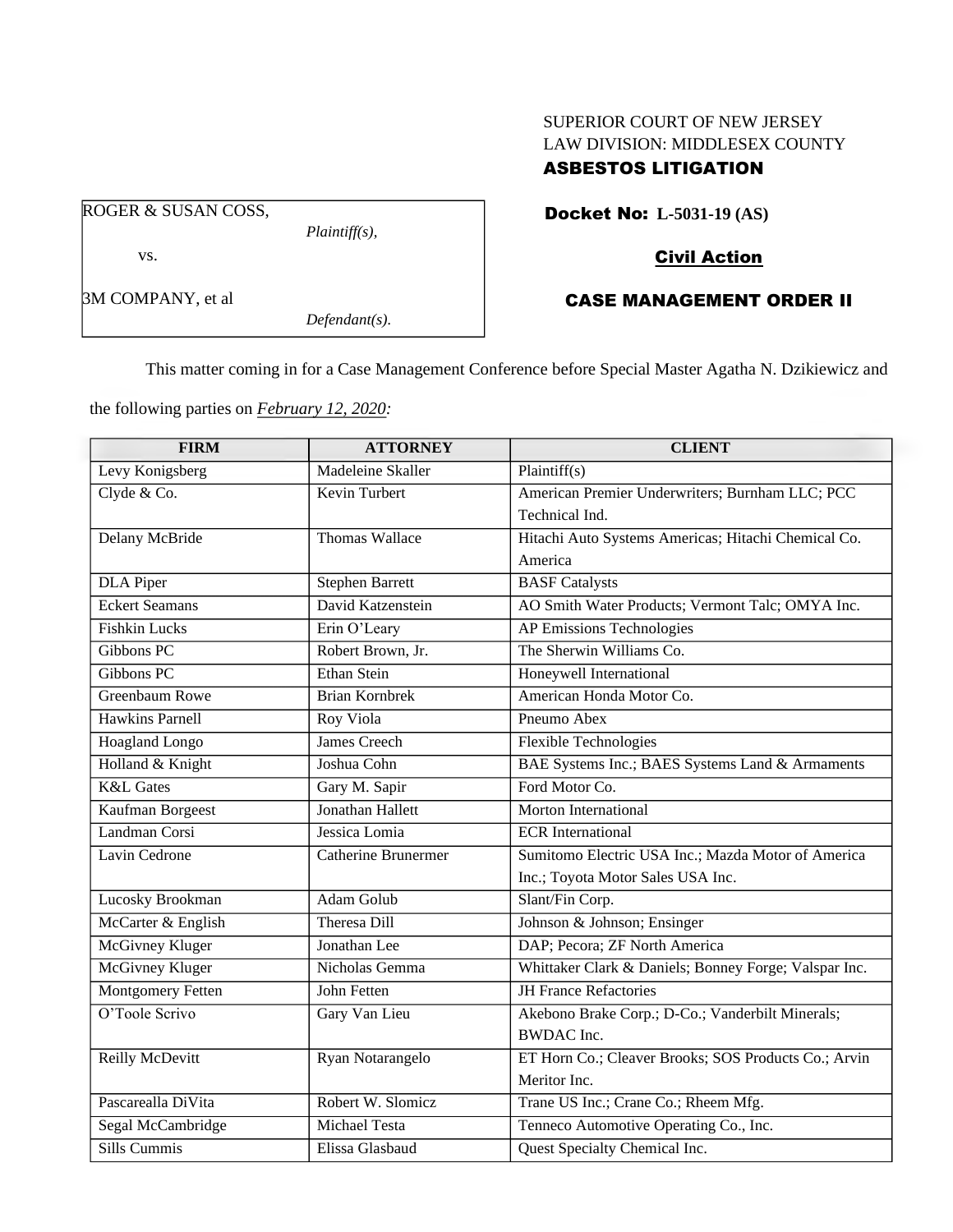| <b>Swartz Campbell</b>  | Patrick Fitzmaurice | Budd Co., Inc.                                         |
|-------------------------|---------------------|--------------------------------------------------------|
| Tanenbaum Keale         | David Blow          | Borg Warner Morse Tec                                  |
| <b>Troutman Sanders</b> | Joanne Rogers       | Advanced Thermal Hydronics; Mestek Inc.; Westcast Inc. |
| Wilbraham Lawler        | Josette Spivak      | Kelsey-Hayes                                           |

IT IS on this**18th** day of **February 2020**, *effective from the conference date;*

#### **ORDERED** as follows:

Counsel receiving this Order through computerized electronic medium (E-Mail) shall be deemed by the court to have received a copy of the filed original court document. Any document served pursuant to this Order shall be deemed to be served by mail pursuant to *R*.1:5-2.

Any jurisdictional motions must be filed in accordance with the Court Rules or be waived.

Any *forum non conveniens* motions must be filed as soon as practicable; once sufficient discovery is conducted so that the motion may be properly brought.

### **DISCOVERY**

| February 19, 2020 | Plaintiff shall propound supplemental interrogatories and document requests by this date.                                                                                                                   |
|-------------------|-------------------------------------------------------------------------------------------------------------------------------------------------------------------------------------------------------------|
| March 20, 2020    | Defendants shall serve answers to supplemental interrogatories and document requests by this<br>date.                                                                                                       |
| March 20, 2020    | Plaintiff shall serve answers to supplemental interrogatories and document requests by this<br>date.                                                                                                        |
| April 30, 2020    | Fact discovery, including depositions, shall be completed by this date. Plaintiff's counsel shall<br>contact the Special Master within one week of this deadline if all fact discovery is not<br>completed. |
| April 30, 2020    | Depositions of corporate representatives shall be completed by this date.                                                                                                                                   |

#### **EARLY SETTLEMENT**

July 31, 2020 Settlement demands shall be served on all counsel and the Special Master by this date.

#### **MEDICAL EXPERT REPORT**

June 15, 2020 Plaintiff shall serve medical expert reports by this date. June 15, 2020 Upon request by defense counsel, plaintiff is to arrange for the transfer of pathology specimens and x-rays, if any, by this date.

August 28, 2020 Defendants shall identify its medical experts and serve medical reports, if any, by this date. In addition, defendants shall notify plaintiff's counsel (as well as all counsel of record) of a joinder in an expert medical defense by this date.

 $\_$  , and the set of the set of the set of the set of the set of the set of the set of the set of the set of the set of the set of the set of the set of the set of the set of the set of the set of the set of the set of th